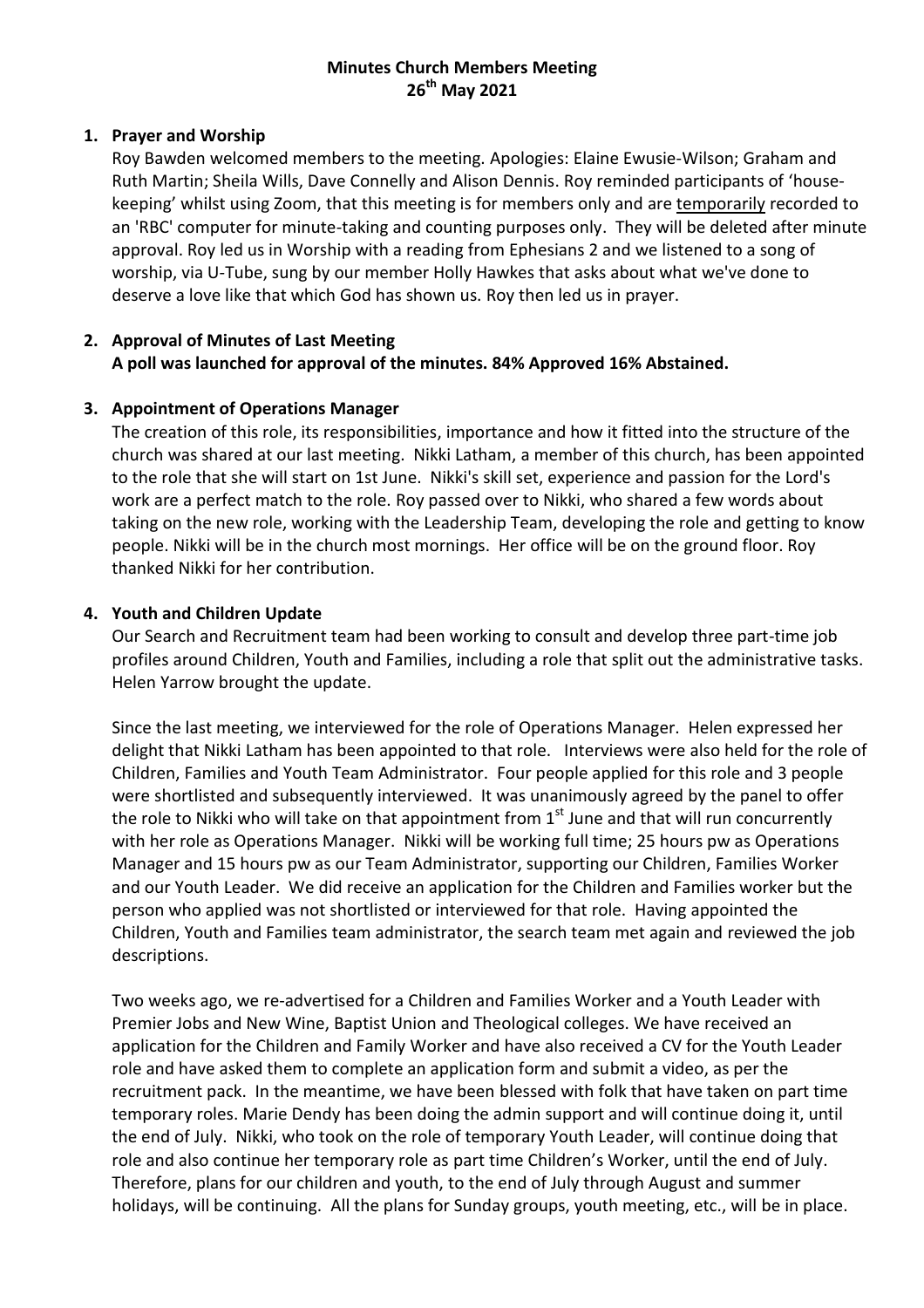As guidelines change, we will be in a strong position to cater for them. We are grateful to God for his amazing provision.

We ask for continued prayers for the recruitment process, that God will put people on their hearts to look into those roles but also for Nikki as she joins the team on  $1<sup>st</sup>$  June. Helen invited questions. Roy expressed thanks for the work that Helen Yarrow, Helen Smith, Nikki Latham, Marie Dendy, Chrissie and others have done and are doing. It is tremendously valued by the Trustees and as a fellowship.

## **5. COVID-19 Report**

The COVID Working Group reports to the Trustees. It has been meeting weekly, with its focus increasingly shifting to how things might change as we come out of lockdown and the removal of legal restrictions on social distancing, currently planned for the 21<sup>st</sup> June. Helen Yarrow outlined key items.

The Group has had 72 meetings since last March. They used to meet twice a week but are now responding to changing guidelines. Since the last CMM, under 5's have been welcomed back into church. They are meeting in the Small Hall. All our Children are back in Church. Last Sunday, the church was almost full – socially distanced with families and it was wonderful to see the whole Rowland/Osborne clan worshipping together in church.

The first evening service ran on Sunday 23<sup>rd</sup> May. Again, it was great to see folk who have not been in church. It was a very busy, God centred and rewarding Sunday. With new guidelines, up to 6 people can sit together in church. As in a restaurant, 6 people can meet together. Between those groups of 6, we will maintain 2 metre social distancing. You could consider inviting someone to come along and then sit together.

People are in different places and some are not comfortable coming back. They might welcome a phone call and arrange to meet outside of church. We are now on post-lockdown planning. When can we sing is the biggest question, as it is not the same. We are beginning to think about running something outdoors. The plan is to stop live streaming and record the service to be watched later. There are a number of reasons for that. Opportunities to relate to our fellowship and share fellowship news cannot be shared when live streaming; the fact that we will have children in church, with regards to safe-guarding. Also, an encouragement to have fellowship together with each other. We have Plans A and B and after  $21<sup>st</sup>$  June, how much notice will we have about what we can and cannot do and that very much includes our services and activities.

Please pray for our  $2^{nd}$  on-line Alpha course that begins on  $27<sup>th</sup>$  May. Thanks to Hilary Ross-Smith and Geoff Easton who will be leading that. There is a prayer group. Prayer is always valued, so please do pray for that. We are seriously considering and moving towards Café Connect starting up on 14th June. We receive at least 2 phone calls and emails per week, asking when mid-week children's activity groups will be starting up again. We are hoping to start a form of Action Tots, a group for under 5's, on a Thursday morning.

Holiday Club, Miraculous Missions, is going ahead, live, 26<sup>th</sup>- 30<sup>th</sup> July. Schools have been sent the invitations for distribution to pupils. Again, we welcome your help with that. If you know of schools or people, please let them know it is going ahead. We had a productive Holiday  $\omega$  Home meeting and a lot has been going on in the last few days about that. The plan is to run Holiday @ Home on  $10^{th}$  and  $11^{th}$  August. We won't have the day trip but we are excited. It will have an Italian theme – Roman Holiday may be the title, TBC. There are some wonderful things happening.

There are two things to share. Pre-COVID, we had discussed the time of our Sunday morning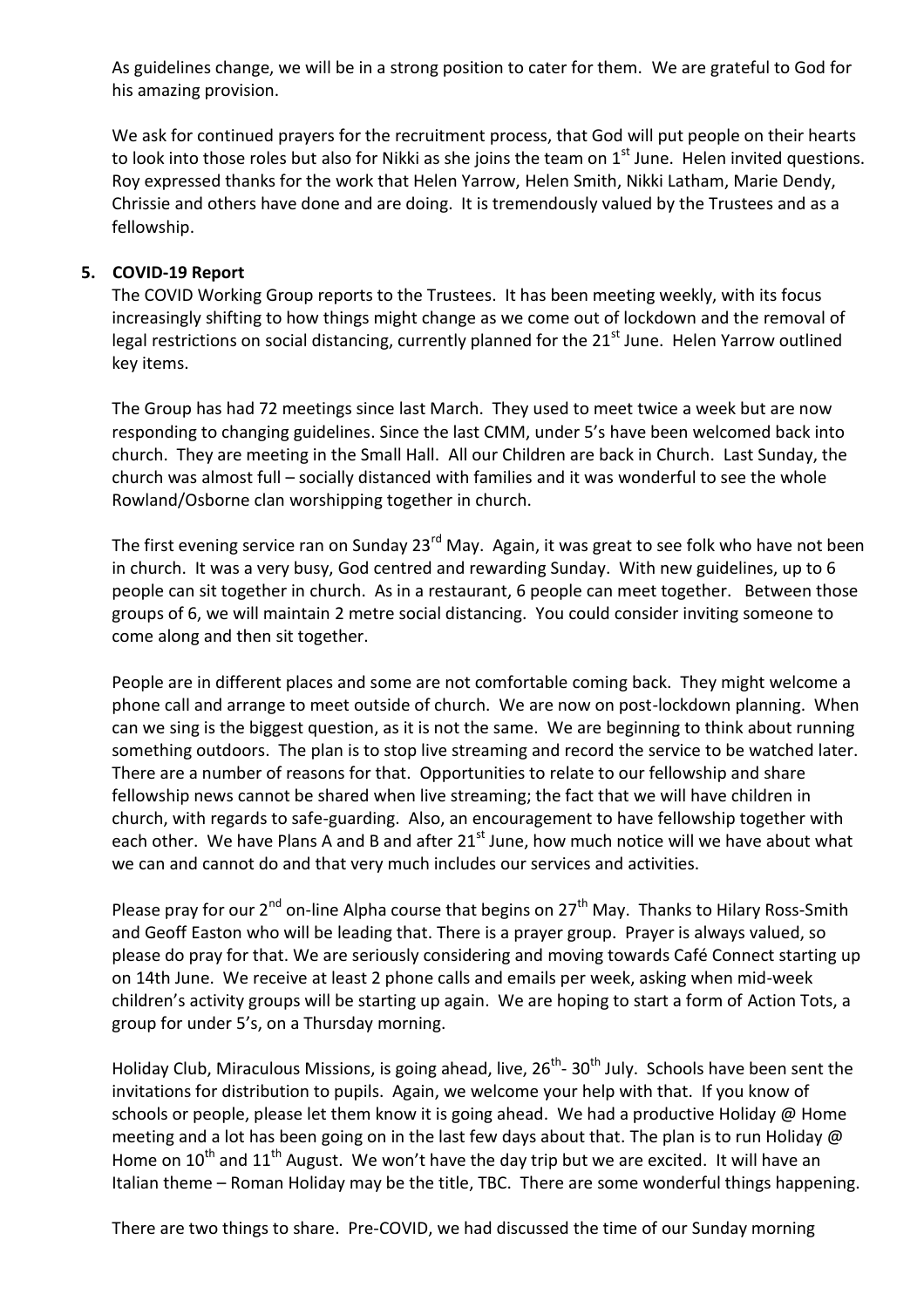service and during COVID, it moved to 10.30am. At the last CMM, a straw poll was taken on permanently moving to a 10.30am start. It was 67%-33% in favour of a 10.30am start. People involved in any capacity such as setting up, leading Sunday groups, technical team, worship team, communion team, etc., were also asked and that was a stronger, more definitive result in favour of a 10.30am start, 85% in favour. At their last meeting, the Trustees discussed this and voted in favour of a move to change the start time of our Sunday service to 10.30am. This has been prayerfully considered. Roy launched a poll:

**Morning Service Time: I approve the proposal to move permanently the time of the morning service to 10.30am. (Multiple Choice – Yes, No, Abstain).** Roy shared results: **83% Yes, 6% No, 10% Abstain**. **The proposal was carried.** Helen expressed appreciation for feedback on that.

The second issue is that of volunteers and people to support activities and events, as we move out of lockdown. It is recognised that we are in strange times and people are in different places in terms of getting back to church and involved in church activities. Circumstances may have changed jobs and are unable to support or be involved in the ministries; Others may be in a position to do more. We cannot get back to 'normal' without your support, not only prayerfully but practically be that technically through worship, leading or supporting our Sunday Children and Youth groups, so that we can continue to run our Sunday services. We have had a core number of people, to whom we are really grateful who have run services over the last 6 months. We need help to run Café Connect, toddler groups, mid-week youth groups. Perhaps you could help support some of the fabric issues; painting or tidying up. We have a huge collection of tools with a mission, that need to be taken to their warehouses. It could be being part of our Care Homes ministry, that has been continuing faithfully during lockdown with Barbara Avery and this has been such a benefit to so many in our care homes.

If and when you are praying about any of these and you feel prompted to find out more, feel free to ring Helen, the church office, Phil Ross-Smith who leads technical side of things, Helen Smith, doing our Children's work, Nikki Latham, our Youth work, Barbara Avery, care home ministry. We would really love to hear from you.

God has been at work at RBC over the last year and a lot of people have benefitted so much from what we have been doing and we want to continue to reach out, sharing God's love with people. Helen encouraged us to read the Friday communications, that will contain prompts of how you can help and to please prayerfully consider how you might get involved. Helen invited questions.

#### **6. Membership Matters**

Roy reported the sad news of the death of Ken Gnanakan, who was a member of this church.

## **7. Pastoral Care Policy Statement Renewal**

The church has a number of policies and guidelines relating to various aspects of church life. They are reviewed regularly, some annually. We have two tonight: Pastoral Care and Safeguarding. We will vote on the approval of the Pastoral Care Policy statement, that relates to revised guidelines that were circulated with the meeting notice and will be posted to the website, if approved. Roy read the statement and advised that the statement was signed under the knowledge that the statement was agreed at the CMM  $26<sup>th</sup>$  May, 2021 and would be read annually at the church meeting, where progress in carrying it out would be monitored. Roy then passed to Jill Durn, Pastoral Co-ordinator, to summarise the principal changes. Jill re-capped on the Pastoral Care policy. It is reviewed annually and it has been reviewed in 2021.

#### The Pastoral Care Policy

 was written and approved last year, and it was agreed we would review it annually. The policy sets out the way in which pastoral care is structured within RBC, incorporating: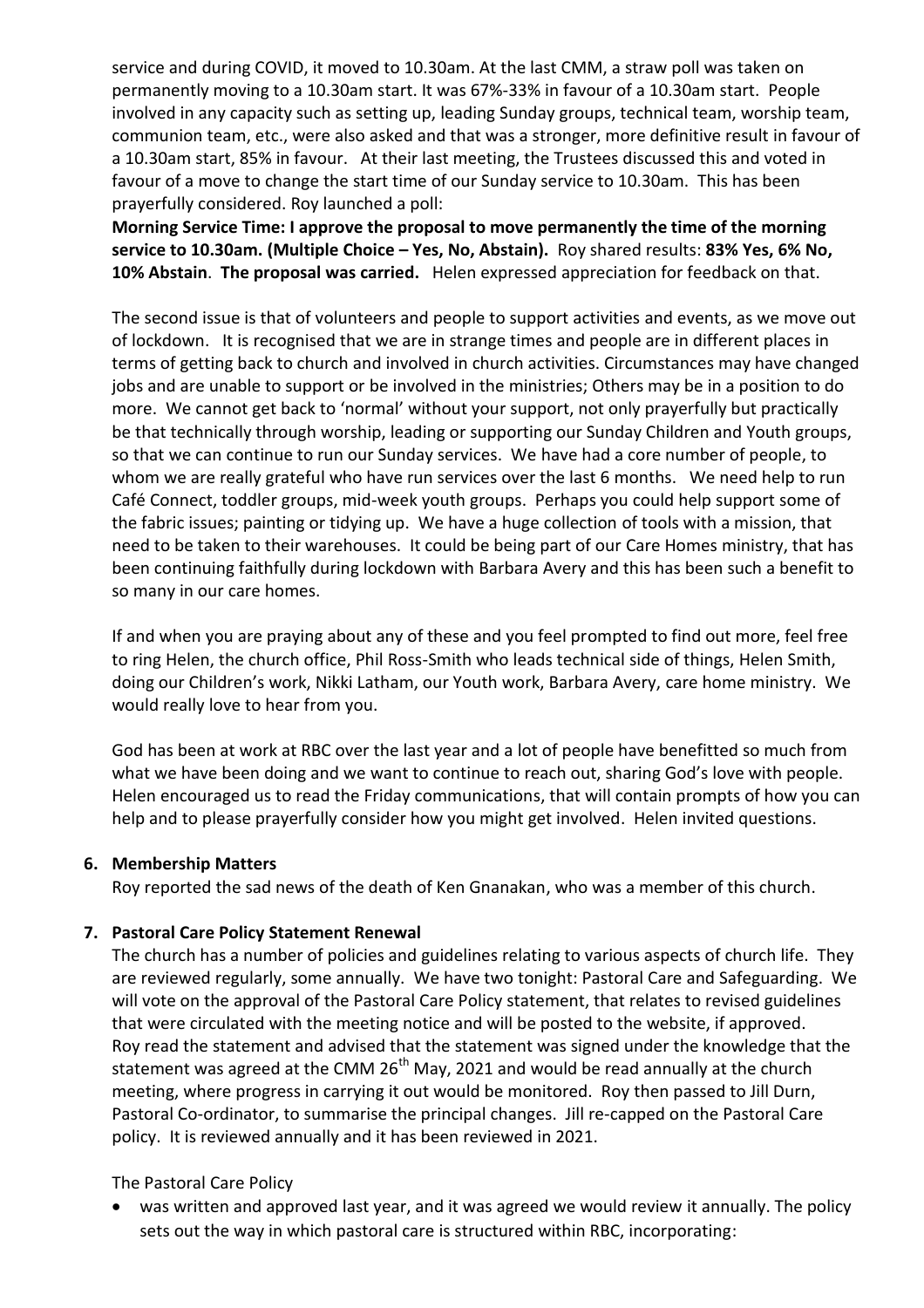- o co-ordinated care that Pastoral Assistants and volunteers carry out,
- o support given by small groups and
- o spontaneous care offered by individuals.
- The policy is still seen to be fit for purpose.
- The only change to the policy wording is to include volunteers as well as Pastoral Assistants who are asked to read and observe the Pastoral Care good practice guidelines, so everyone involved in pastoral care is asked to be familiar with these.
- Other than that, the policy statement remains the same.

Pastoral Care Guidelines

- These are for Pastoral Assistants and volunteers to be familiar with and to observe the practices, they are there to ensure the pastoral care we offer is conducted with integrity.
- These were written last year, based on guidelines produced by Pastoral Care UK and agreed last year in the April members' meeting and are displayed on our website for everyone to read but particularly for those giving and receiving pastoral care to read.
- Please could I ask everyone who volunteers in pastoral care in any capacity to have a read of these and to follow the guidelines.
- We want to make sure they are current and relevant and so have reviewed & updated the guidelines. Some amendments have been made, which Jill highlighted:
	- $\circ$  There is a new paragraph about pastoral carers keeping themselves safe by giving due consideration to the situation, the person they are supporting, their circumstances and location etc. (9.2)
	- o We've changed the use of the term 'vulnerable adults' to 'adults at risk' to reflect and be consistent with our Safe to Belong policy, (10)
	- o We have included information about volunteers' insurance liabilities we notified everyone of this last June in the RBC monthly newsletter (new section 11). This relates to offering lifts to people and offering practical help.
	- $\circ$  We have added a paragraph on adhering to current government regulations and BU guidelines on coronavirus. (12.10)

Please do have a read of these guidelines, especially if you're involved in pastoral care in any form. If you have any questions or concerns at any time, please contact Jill, who will be happy to chat with you about them.

Finally, Jill thanked everyone who is and has been involved in pastoral care and support of others. This past year or so has been very challenging for us and the way in which we do pastoral care has had to adapt due to the changing government regulations and guidelines, but pastoral care within the church has been very active! Although we have been restricted by the lockdowns and government regulations, and not been able to visit people or give lifts to appointments and so on, the church family has sought to care for one another by keeping in contact by phone and messaging, doorstep visits, helping with shopping and meals, and much more. We have seen small groups playing a big part in providing support for one another. It is a real privilege to be part of this caring, loving church community where people look out for one another. Thank you to all involved in pastoral care and for the time and effort you put into that. Jill invited questions. Roy opened the Poll. **I agree with the statement on Pastoral Care Policy. 98% Yes 2% Abstained.** 

Roy thanked volunteers and Jill, as our co-ordinator. What a year it has been and demand on Jill, given the pastoral needs that COVID has generated from within our fellowship.

**8. Safeguarding Policies (renewal)**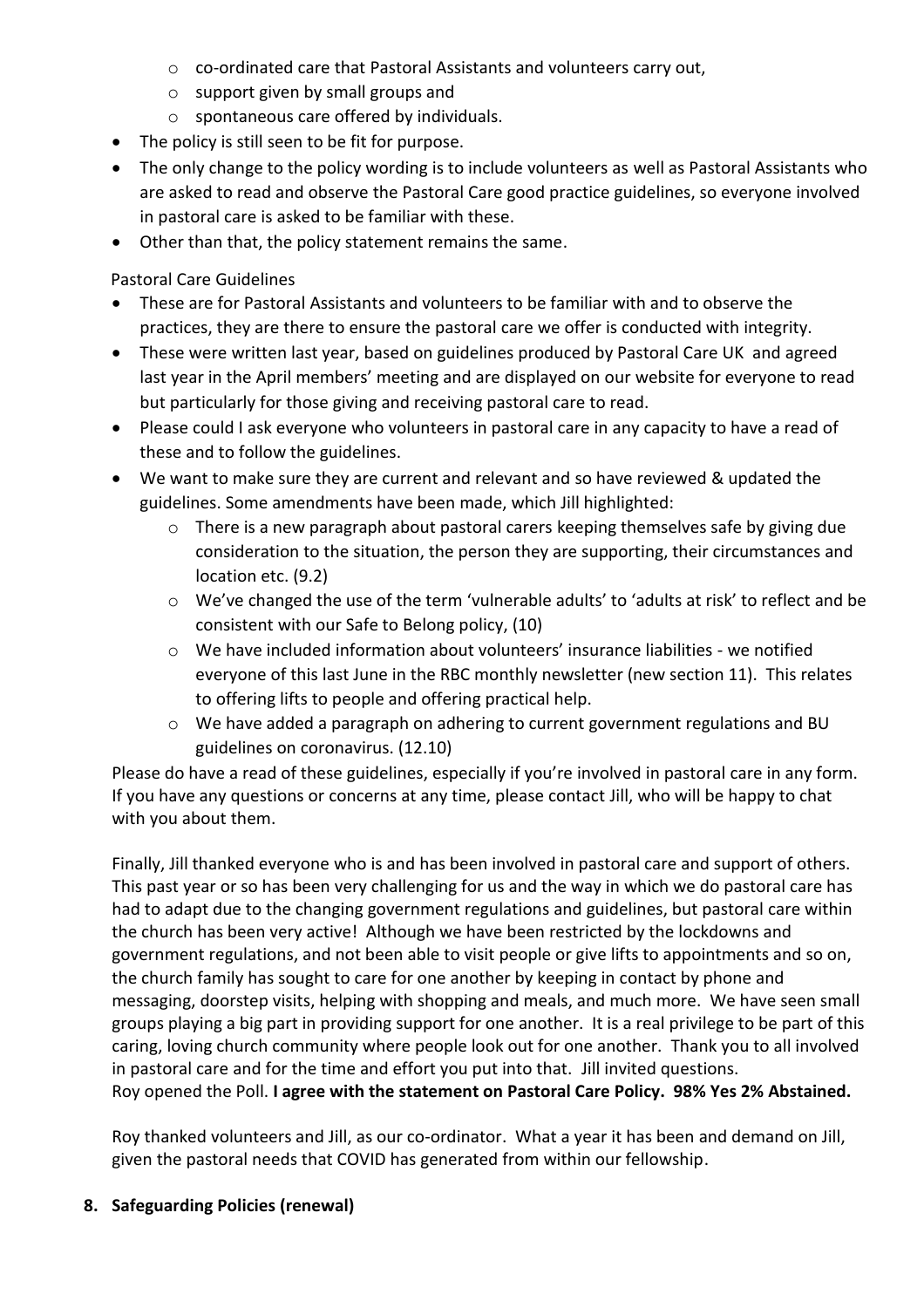There are two policies: Adults at Risk and Children and Young People.

The policy for Adults at Risk is unchanged. Roy read the statement relating to Adults at Risk. It will be read annually at the church meeting. The policy is available on the web-site for reference.

If you have any concerns for an Adult at Risk, or in relation to a Safe to Belong matter, the following people have been approved as Safe to Belong Co-ordinators for RBC and include Derek Page, Barry Dore and Jane Golden, who is our Designated Safeguarding Person, Jill Durn and Helen Yarrow. Roy invited Questions.

Roy launched the poll: **I agree with the statement of Safe to Belong Policy, Adults at Risk Unanimous – 100% approved.** 

There have been a number of changes for children and young people's safeguarding that captures separate policy guidelines for the use of social media. These documents were circulated with the meeting notice. Roy read the statement and passed back to Helen Yarrow, who highlighted principal changes.

In terms of general policies, we have removed 'Youth Leader and Children's Worker' and replaced by 'vacant positions' and said that any decisions they would normally make, would be shared by a delegated person. The other major changes are to our social media guidance code, which we have had some very lengthy discussions about how we respond to the on-going changes in social media. We have re-written our social media guidance code to include a general communication through our groups, such as Roots and Refine, how we do that, who the person is to set up those groups and had made the decision to use WhatsApp as our method of communication. We have made changes to our general guidelines; how we use our language. It is important to read the guidelines. Social media is huge at the moment. If you are involved with Children and Youth on any form of social media, please read the guidelines on our website. There have been a number of meetings with the Youth Strategy group and a special thanks to Jane Golden, our designated safeguarding person, who has been incredible in how she has pulled everything together.

## Roy launched the final poll: **I agree with the statement of Safeguarding Policy: Children, Young people and the Church. Unanimous 100% Yes.**

Roy thanked all those who are taking part in the life of the church in those areas and praying for its success. It could not happen without you and our Lord's guidance.

## **9. Report from Church Treasurer**

Craig Rowland brought the report. The report is available on the church members' website. There has been a slight upturn in March/April. We were 13% down and are now 11.2% down. As this is a twelve-month rolling average, it will iron out peaks and troughs. Offerings are currently running at £24,000 per month. Looking at the budget, by year end, we would be running under by £3,000 a month and £36,000 overall. Currently, we are only £2,000 under as we back-loaded the budget. We knew the church would be closed, so we phased it when it became obvious we would need to do some back-loading. Things will go more off-budget, as we move forward. A graph showed the COVID year, 2021 in red, showing a sharp decline in growth.

The final slide - Craig focussed on the 4 months to the end of April. Standing Orders are a worry. People are experiencing tough times, so standing orders are lower than expected and numbers have reduced due to deaths and leavers and new people not coming to church. Donations have been a blessing, leaving us £1,000 off budget. Expenditure: small savings in the ministerial team were offset by the new boiler at Oxford Drive but generally, bang on budget. External mission there is no intention to spend less on external mission. There is under spend in internal mission, due to inactivity, as we have not been able to do what we would normally do. Church Premises – furlough payments reduced costs for our cleaning team. Overall, we are £11,000 favourable to budget in terms of expenditure, leaving us £10,000 in cash better off than we planned to be. We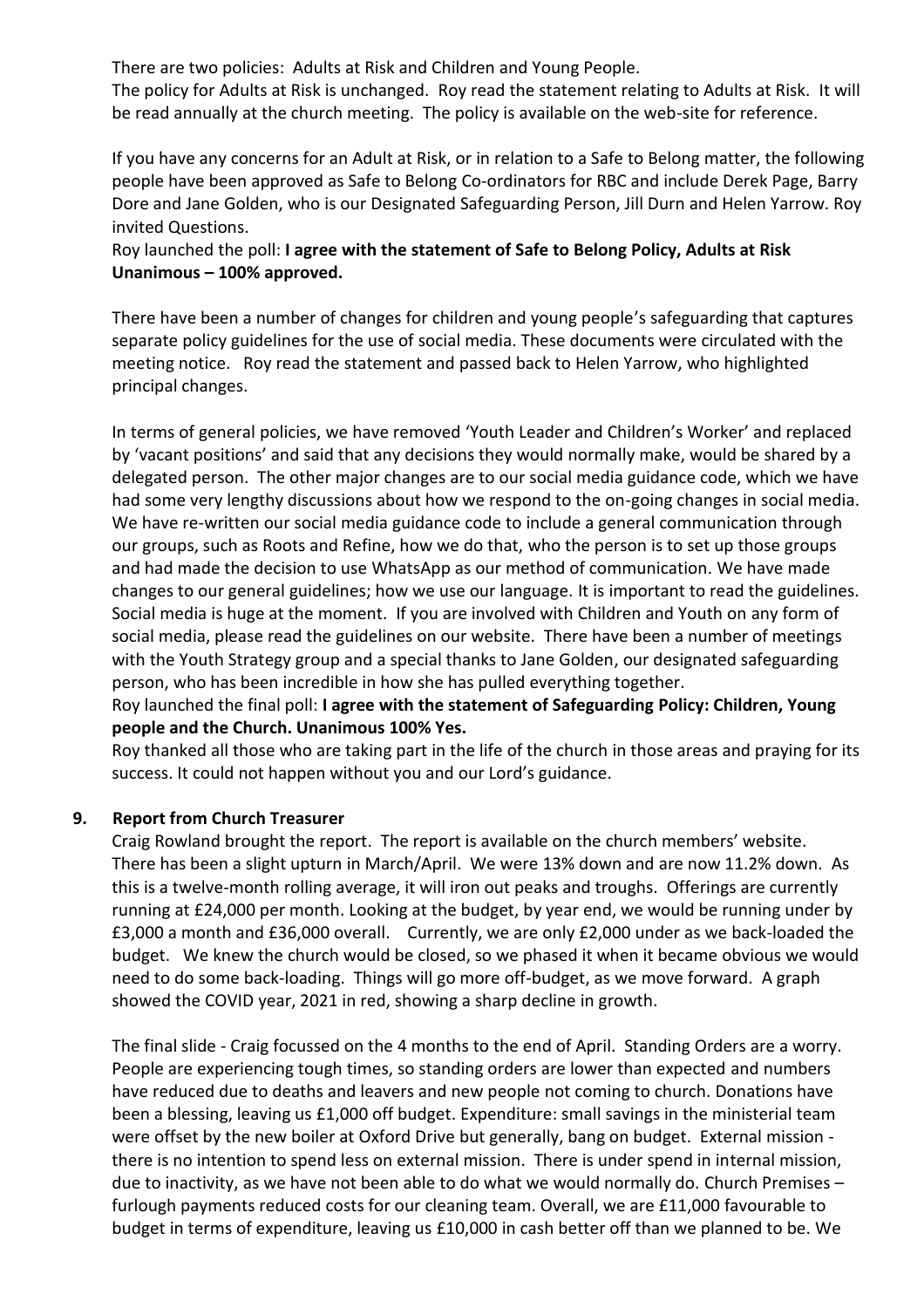planned to make a loss of £22,000, which sounds strange but in May we receive our Gift Aid, usually around £70,000 and then we lose £5-6,000 a month, until we receive it again. We planned to lose £22,000 and we actually lost £12,000. Praise the Lord, a good position for us. We are no longer paying £3,500 for the loan, that has been paid off. We budgeted £62,000 but at the end of last year we had some gift donations, on which we have claimed the Gift Aid, so we were able to claim £68,000 in May. Thanks to Chris for claiming that back. Craig invited questions. Q – Trevor Bradshaw - Back-loading – would that affect year to date or how does that impact going

forward?

A - We put in a budget of £26,000 for the first half of the year and then we back-load at the end. The variance against budget will grow, if we stay at £24,000 a month.

Craig gave an update on the Finance committee, that consists of Roy Bawden, Craig, Chris Follett, Rob Rowland and Andy Newton. Andy Newton has stepped down from the Finance Committee after 7 years. Craig expressed his thanks to Andy, who has been a great member of the committee. Andy has also stepped down from GPS, where he represented their needs, requirements and budgets, professionally and well over the last 7 years. Craig will be speaking to Graham Durn about how to proceed going forward.

Chris Follett has decided to step down after 15 years as Assistant Treasurer. Craig wanted to minute his thanks Chris for all his hard work. He will be sorely missed. Our intention is to recruit from within the membership for the role of Assistant Treasurer. All members will be written to and it will be in the church newsletter. It is a paid role: 7 hours per week, £5,000 pa. It is a key role to fill as a lot of discretion is required. It will be put in the newsletter. Thanks again to Chris Follett. Craig invited questions.

#### **10. Report from Church Secretary**

Church Secretary, Roy Bawden, brought the report. The Baptist Assembly took place on-line between 13th and 16th May. Roy listened to the guest speaker, Shane Claiborne who is a young American Christian activist, joined the AGM and also one of the seminars about Children, Young People and Families which was all about building back better. Recordings of many of the events can be found on YouTube.

Our Emergency Evacuation procedures have recently been reviewed and there are some slight changes. Deacons, stewards and group leaders will receive a copy shortly and the slide that is used for projection is being updated.

Roy shared a slide concerning our review of strategic priorities and our progress. RBC is in the process of completing the staff team for Youth and Children, having undertaken a strategic review of this ministry area. Please pray that God will bring forward the right people to fill the vacant roles and ask yourself, is it me He's calling? At our last meeting, members looked at how we organise ourselves proposing a number of changes. The most significant of which was the creation of the new Operations Manager role. At our meeting in January, we shared thoughts around our future evangelism strategy. There was great feedback and members were encouraged, if they felt inspired and led, to consider joining our Outreach Sub-Group, to oversee its delivery. Sadly, no one has come forward yet and Roy posed that challenge once again. If you want to let God bless you and this fellowship by working with others to see His gospel made known to all ages in our community, email Roy or Helen Yarrow. Feel free to ring if you want to know more about what it entails. Fourthly, we are putting together a team to plan and prepare for recruiting Derek's replacement in Autumn 2023. The team will include Roy Bawden and Craig Rowland as the 2 Church Officers, Tope Oshowole and Duncan Tuft as Trustees and we are approaching others from the membership to join.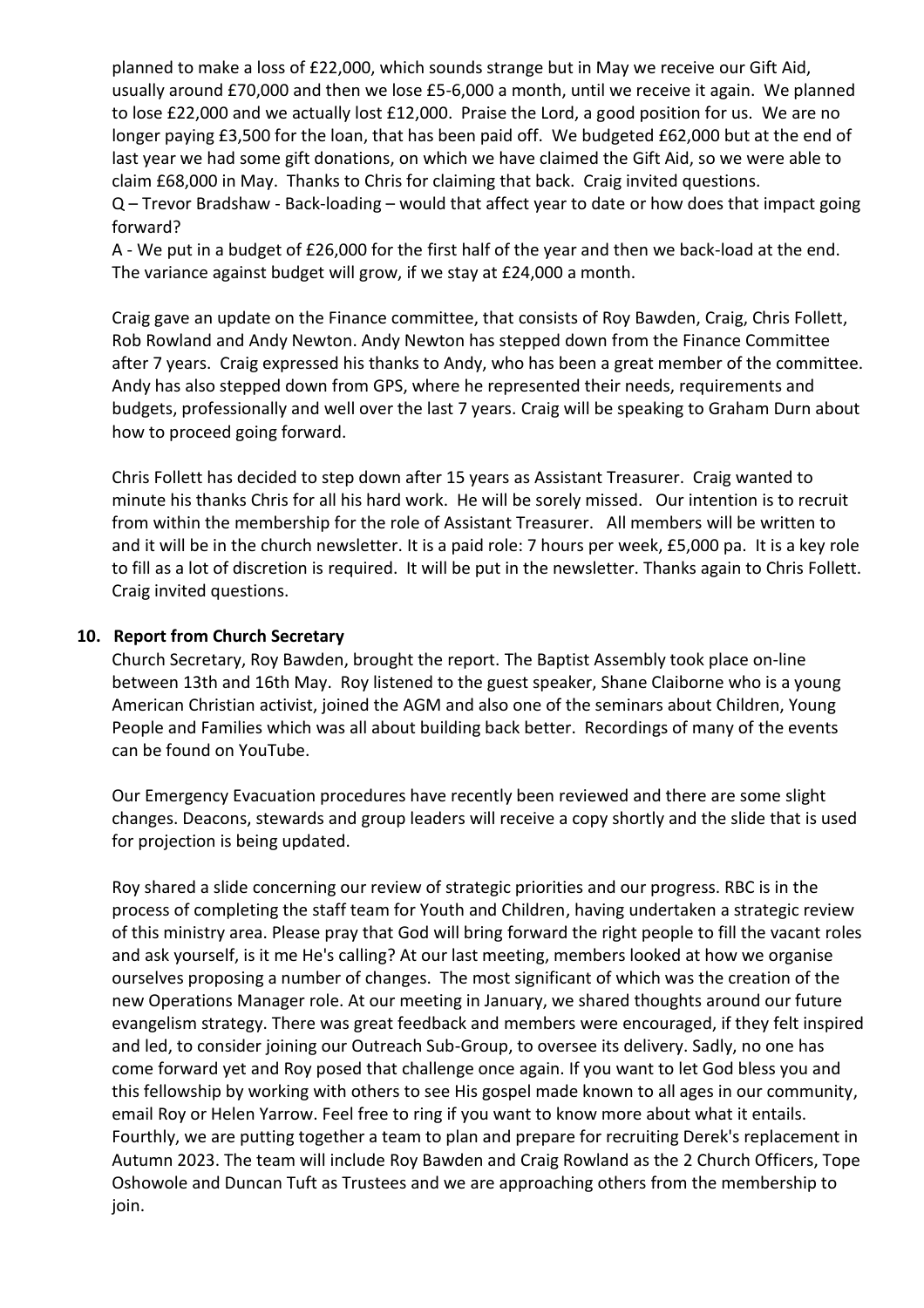Fifthly, at our last meeting we started looking at inter-generational church, what it means, how is it practised at Ruislip and what else might we do? There was good feedback, some of which came in after the meeting and this has been captured in the minutes on the website. We believe that, as leaders, we need to be more strategic in our thinking and as part of this would like to set up a team that meets probably for no more than 2 or 3 times to support this aim with the following terms of reference: "RBC aspires to be a church that embraces all generations and includes opportunities for these to engage separately and together. Produce a list by priority of up to 8 activities, including existing, that would best serve to achieve the latter and their suggested frequency." As always, we can choose our own volunteers and we'll aim to do that but if this is something you have a particular passion for, please step forward and again ring Roy, or send an email. The trustees are already looking at some possibilities; for example - a local house-party and increased all-age fellowship time around services.

Our next shared objective: giftings and their use. Members were placed into small groups, each with a Trustee with one exception, to discuss: **how can we best ensure that we each identify what our gifts are and best practise them?** This time was also used to raise any questions around our developments regarding the strategic objectives.

## **11. AOB**

Shiv Dales, one of the many missionary partners that RBC and the membership has supported for 7 and a half years and Ryan since they got married thanked the membership for its dedicated support for their work at MAF and for Shiv personally, especially through the challenges of the COVID year. To have the constant and significant support of RBC, both through prayer and financially, is an encouragement and we will never know just how much of an encouragement, so Thank you! Roy thanked Shiv for joining the meeting and asked Barry to close the meeting in prayer. Roy thanked everyone for attending and closed the meeting.

# **SUMMARY OF BREAK-OUT GROUPS' DISCUSSION: GIFTINGS AND THEIR USE: HOW CAN WE BEST ENSURE THAT WE EACH IDENTIFY WHAT OUR GIFTS ARE AND BEST PRACTISE THEM?**

- Revisit gifting surveys (every 4-5 years?).
- Store and look through appropriately.
- What is make-up of current 'giftings' team? Is it meeting?
- Revisit Gillian's "Gift / Ministries" book that was issued in 2017, which was a good opportunity to acknowledge the many gifts within our fellowship and how they are being used.
- 'Spiritual' and 'practical' gifts: easier to find a way of using latter, but what about former?
- Teaching/exploring sessions followed by opportunity to put them into practice (e.g. Soul Survivor used to run day courses (and seminars at their summer conferences) doing exactly this - could we replicate at RBC?)
- Provide opportunities to explore giftings.
- Completing Gifts survey form is good for self-reflection on our own gifts.
- Need other people to tell us what our gifts are as well. It's about having a culture of encouragement.
- Small groups a good place to identify gifts and tell others as place of safety where relationships are formed.
- People appreciate a direct invitation to be involved it is good to ask people directly 'Would you like to be involved in X….?' It is an encouragement to be asked directly.
- Sometimes it's good to have the opportunity to try something for a set time period, without feeling you have to commit long-term. This helps with the discernment process of finding out if this is what God wants me to be doing.
- It's good for us to meet together and informally recognize and identify the voluntary needs in the life of the church.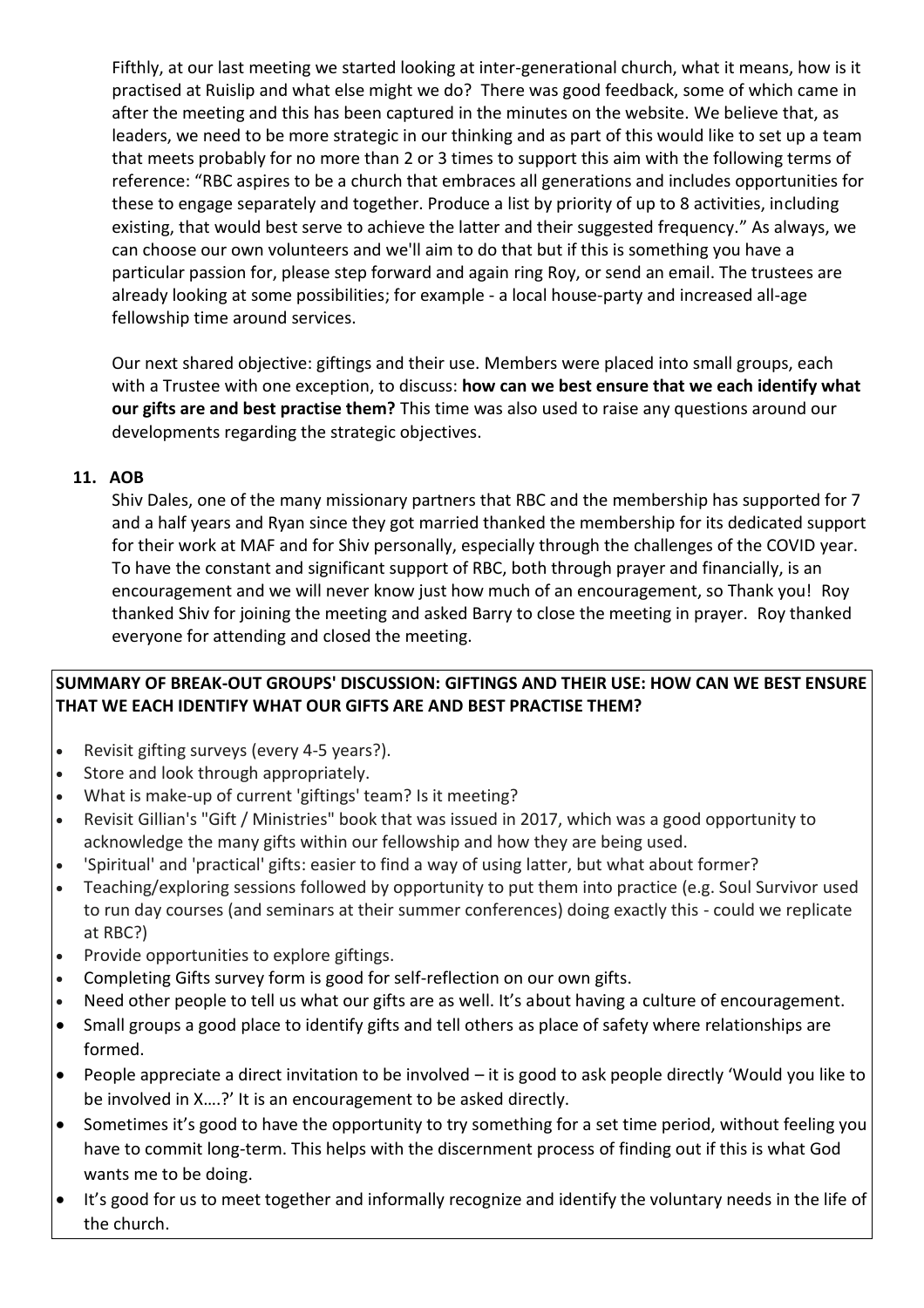- A list of specific voluntary opportunities should be produced and advertised, so people can actually see where the vacancies lies, and reflect on whether they should 'apply' or volunteer for the vacancy.
- Good to think about how we advertise to the youth. They won't pick up on things like church emails. Perhaps you could have a list of 'vacancies' in the Sidewalk for them to look at and think about getting involved. Think of other ways of how we can advertise opportunities to the youth – e.g. Instagram or social media?
- $\bullet$  Need to install culture of serving from a very young age  $-e.g.$  including children as well as young people in serving e.g. children used to wash up at end of Rainbows. Involving families in voluntary activities e.g. tidying up days at church, saves childcare issue if can bring children with you. Good for intergenerational church.
- It's good for us to redo the 'gifts survey' regularly, because we go through different seasons where circumstances change, and perhaps even our giftings or desires can change. Also, it's good to regularly review through the gifts survey rather than a 'once off' so that its regularly on our own agenda and fresh in our mind.
- It's important we that don't feel that voluntary work has to be really polished or perfect. It's ok to make mistakes, or have room to grow. If we have to be 'perfect' before even trying, it will put people off having a go in the first place.
- Its more than just about identifying gifts, or what we can do, it's about our whole personhood. For example, we can use the acronym SHAPE for self-reflection
	- $\bullet$  S Spiritual gifts what biblical gifts has God given to me?
	- $\bullet$  H Heart what am I passionate about?
	- A Abilities What are my skills-set and talents?
	- P Personality Do I tend to be more introverted or extroverted, planned or spontaneous?
	- E Experience What life experiences have I gone through that can help when it comes to serving others?
- Many people find it hard to identify their own God-given gifts, but others can often 'see' them. So, in some instances, it may be appropriate for someone to approach another brother or sister in the Lord, & say to that person that they have a particular gift that can be used by the Lord.
- All members will have completed a RBC skills survey at some time, but it would be helpful if this survey could be updated from time to time; this may already be happening.
- Skills, as listed in the skills survey, are not necessarily the same as God-given gifts/giftings.
- It would be helpful if RBC could run again a short training course, to enable folk to more easily identify their own God-given gifts.
- It would be helpful if, when needs arise within the church, the particular need is made/listed somewhere, & broad details of the need provided. For example, if there is a need for a helper or leader for a group at RBC, then the 'job' description displayed could identify helpful details (e.g. what day? how long? how often?) & if there is a rota, etc. A lot of people are possibly currently deterred from saying they will help, because they don't want 'to be lumbered' for an indefinite period, perhaps they don't want the responsibility of leadership (but would be willing to be a helper), they don't know if their help will be required every week or that there will be a rota, etc. It was appreciated that these questions could be asked personally by potential volunteers, but it is often easier to assess the need (privately) by seeing the detail in print somewhere.
- As far as fabric/housekeeping needs are concerned, then there should be a prominent & up-to-date 'running list' of things needing attention, so that these needs can be continually met by those with practical gifts, & the list amended accordingly as soon as the job is done. It was appreciated that there is already in existence a slightly untidy list of practical needs displayed in the vestibule somewhere, but some items remain on this list undealt with for a long time (often to the despair of the cleaners!).
- Sometimes people unaware a need exists. Maybe, a person was absent from a church meeting or service where the need was identified, & this is where a published detail of the need would be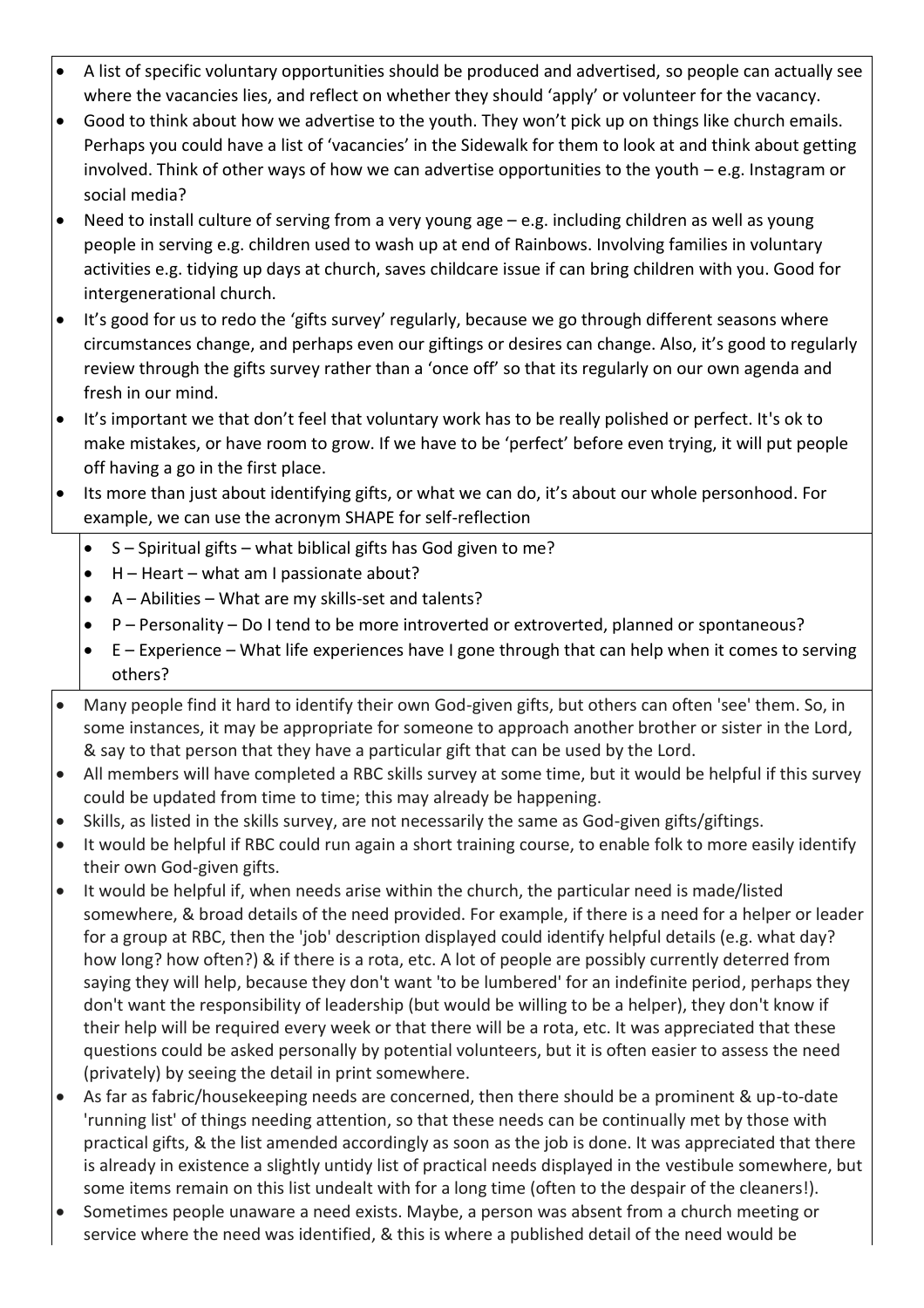invaluable. For example, one of the children's groups may need an extra one or two regular helpers, but often people mistakenly think that all the groups seem to be functioning well, & are unaware that a need exists, so they don't volunteer.

- Maybe, when there is a particular need, then those people identifying the need should gently approach other folk & say that they recognise that person's gifting in that particular area, & would they pray about the matter & consider volunteering (i.e. a more pro-active approach).
- More you do the more you get back, you feel invigorated serving.
- Difficult for some to identify their own gifts, perhaps others can help you find them.
- Use Small groups have a Small Group gift focus period (can discuss with those in your Small group without being embarrassed, where people can share together in confidence and trust).
- People given the opportunity to use their gifts, perhaps out of their comfort zone, but in the knowledge that it's not for ever, perhaps on a trial basis.
- People don't necessarily know where they can serve, could we have a notice board or somewhere all the different Ministries/opportunities serve are displayed or shared.
- Reinstate old Gifts Survey perhaps as an online form.
- Could we advertise on leaflets, adverts.
- Have a campaign
- Have a 'scale' of how many people are needed and tick off the need as the roles are filled.
- The Leadership assume people know where people are needed.
- Pre-Covid the plan was for people to input the equivalent of the skills survey on their own MyChurchSuite – most people didn't know that was an option so perhaps some training when we can.
- Can we reuse the excellent booklet Gillian produced for Derek when he was preaching on Gifts a couple of years ago. She spend a lot of time and effort on it and it is still very relevant.
- If you look on ChurchSuite under Ministries you will notice that we no longer are on rota's but we serve on different Ministries.
- Derek did a sermon on gifts and people we're sent away with "homework" to do. Might be worth doing something similar.
- We once produced a wonderful booklet (I think Gillian did it) **your guide to serving at RBC** but I don't think much came from it. Should we therefore think of doing it again but focus more on a targeted and planned follow up.
- Several comments that we could/should review and refresh the skills survey.
- How do we get people to engage. People liked the idea of a "trial period" with no obligation to commit to an initial period of time. A bit like a taster session e.g. come and see how Xtreme is run on a Sunday. People felt that volunteers are worried about a life commitment when they sign up for anything in church.
- The idea of perhaps shadowing other volunteers/ leaders to see what is involved was mooted.
- Should be more explicit re benefits of serving "we are blessed by service". In other words it is isn't just a benefit to those you are serving, it is a great benefit to YOU. Examples of Holiday Club and pampering evenings were given, where being part of a church team was so rewarding and refreshing.
- A directory of jobs was mooted but I think the **guide to serving at RBC** would cover this.
- Everyone felt that we really need to push at getting people to put their toe in the water. People always think they are not as capable as they actually are but we should remember that "you don't know what you don't know" - give it a go !
- Some were a little doubtful that they had a gift/gifts.
- There was some reluctance to acknowledge their gift as it was felt it could be construed as boastful.
- To discover our gifting it was felt to be useful to look at our interests, what we enjoy and are good at.